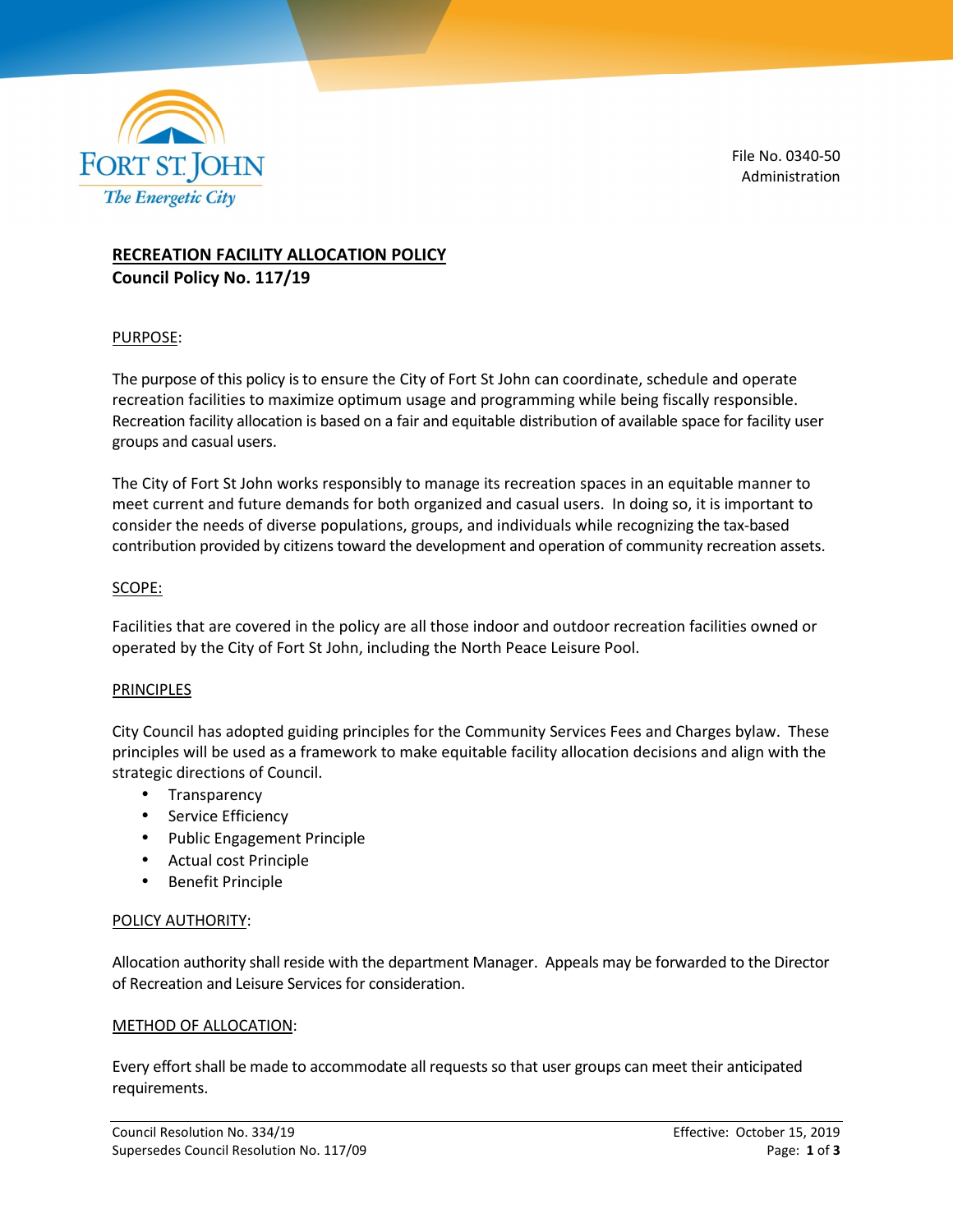

File No. 0340-50 Administration

## **RECREATION FACILITY ALLOCATION POLICY Council Policy No. 117/19**

The City recognizes the positive impacts that special events can provide to the community and is committed to achieving a balance between recreation and special event uses. The City will work to minimize disruption to programs and user groups when accommodating special events.

The recreation facilities shall be distributed based on the associated value of each user group referenced in the Community Services Fees and Charges bylaw by applying the benefit-based approach to the facility allocation. The prioritization to sustain use provides clear value association to allocation space according the user group activity.

### ALLOCATION PERIODS

The allocation procedure has predetermined dates that are published on the City's website at https://www.fortstjohn.ca/EN/main/parks-rec/bookings-rentals/rentals/allocation-process.html The City reserves the right to change allocations dates to meet operational needs.

One (1) representative from each user group who is authorized to speak and sign on behalf of the organization, must attend the meeting to receive the requested times, and sign the Facility Use License Agreement.

New user groups that want to be part of the allocation can email reservations@fortstjohn.ca at any time. The group will be placed on the email list to be notified of allocation dates.

#### CONTRACTS/ RENTAL AGREEMENTS

The authorized user group designate must enter into a Facility Use License Agreement. The City will hold the authorized person of the user group responsible to the terms and conditions of the signed agreement.

#### FEES:

Fees and charges are established by City Council, Community Services Fees and Charges Bylaw.

#### CANCELLATIONS:

User Groups shall notify the Facility Allocations Clerk at the Pomeroy sport Centre or Administration Assistant at the North Peace Leisure Pool, fourteen (14) calendar days in advance in writing if they are